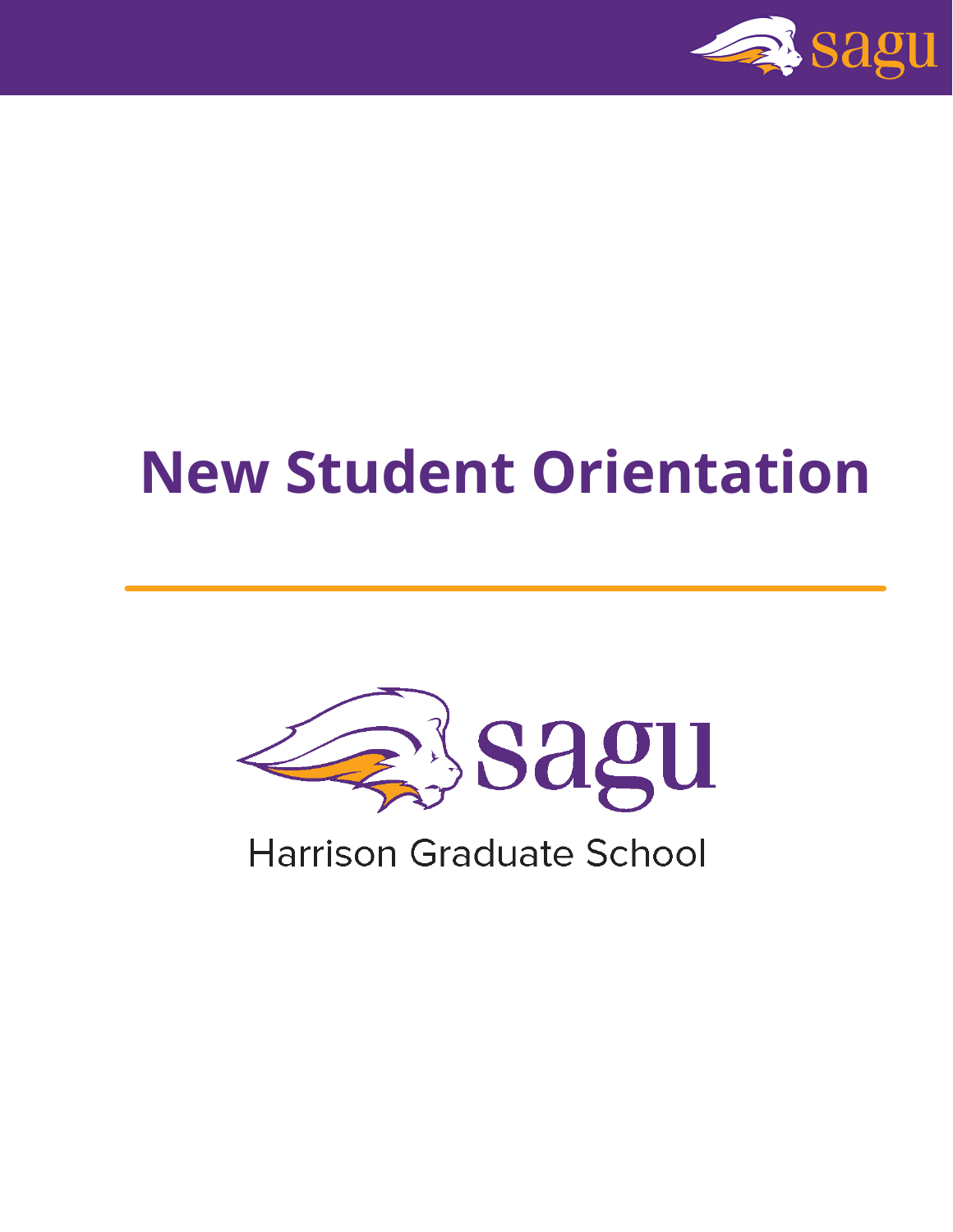

## **WELCOME!**

We are so glad you are part of the HGS family! This guide contains helpful information that will equip you to be successful in your graduate school journey. Please refer to the **[Graduate](https://www.sagu.edu/documents/Academics/Catalogs/Graduate%20Catalogs/2021-2022%20Graduate%20Catalog/GraduateCatalog_2122.pdf) Catalog** for more information or you can contact the Harrison Graduate School directly. We are happy to answer any questions you may have. You can contact us at **grad@sagu.edu** or **972-825-4814.**

-HGS Team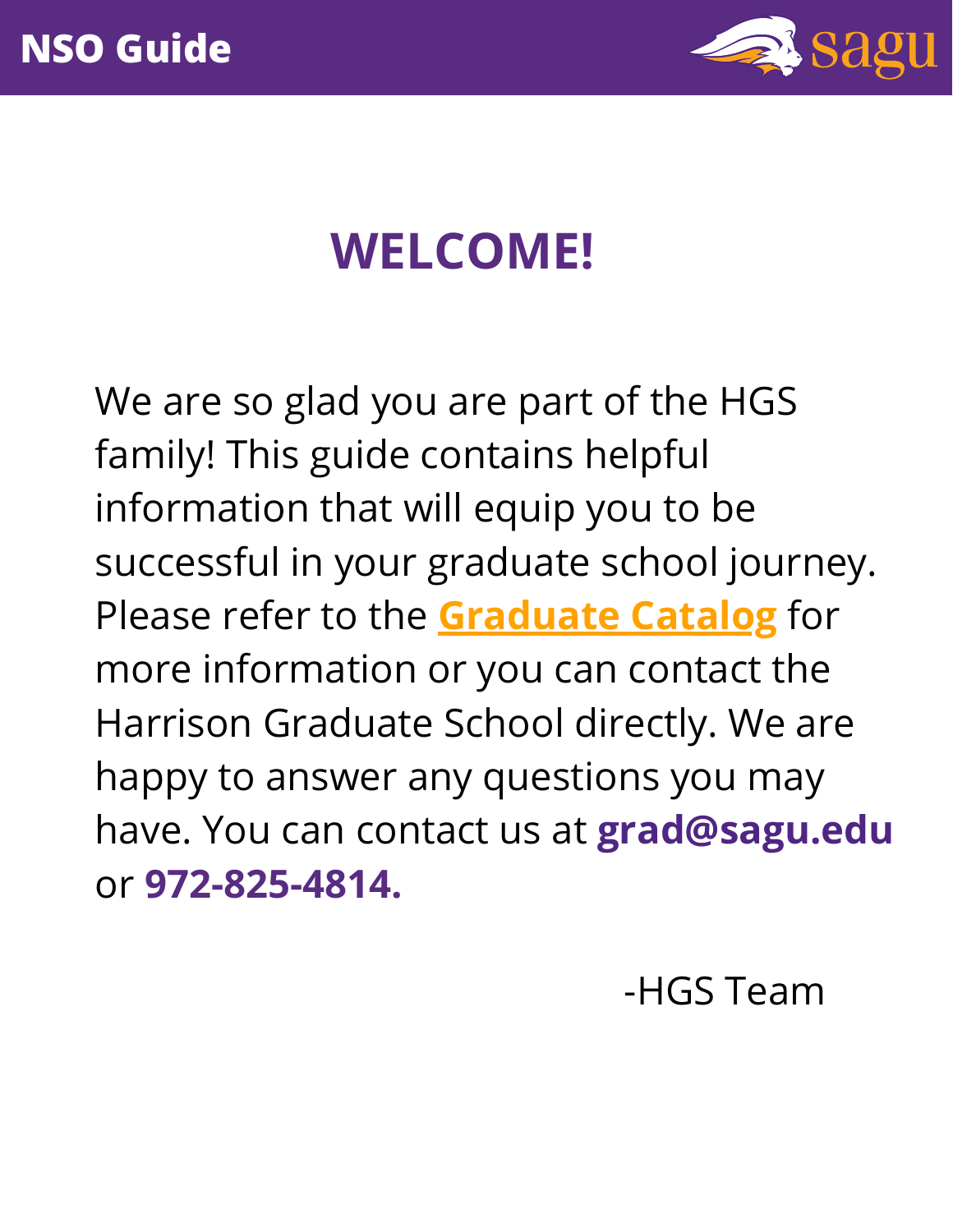

# **Mission**

Southwestern Assemblies of God University exists to equip students spiritually, academically, professionally, and cross-culturally for their Godgiven careers and callings.

# **Vision**

SAGU will be a distinguished, Christian university that equips Spirit-empowered leaders with career and ministry skills by providing affordable education, hands-on training opportunities, and innovative academic programs.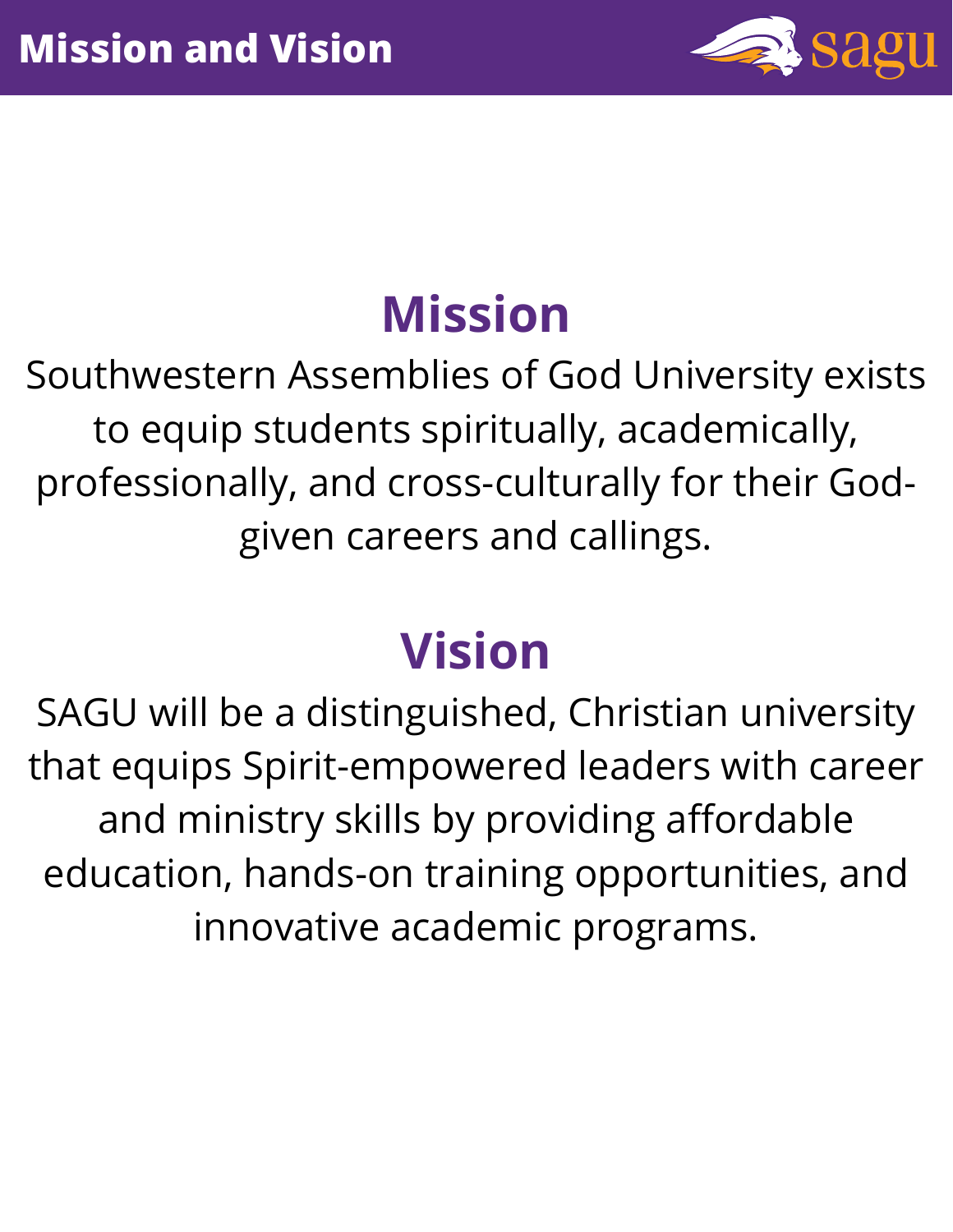

**Bible-based Education Pentecostal Distinction Spiritual Formation Academic Excellence Missions-mindedness Servant Leadership Community and Personal Wellness**

Read more about our core [values.](https://www.sagu.edu/about/mission-and-core-values)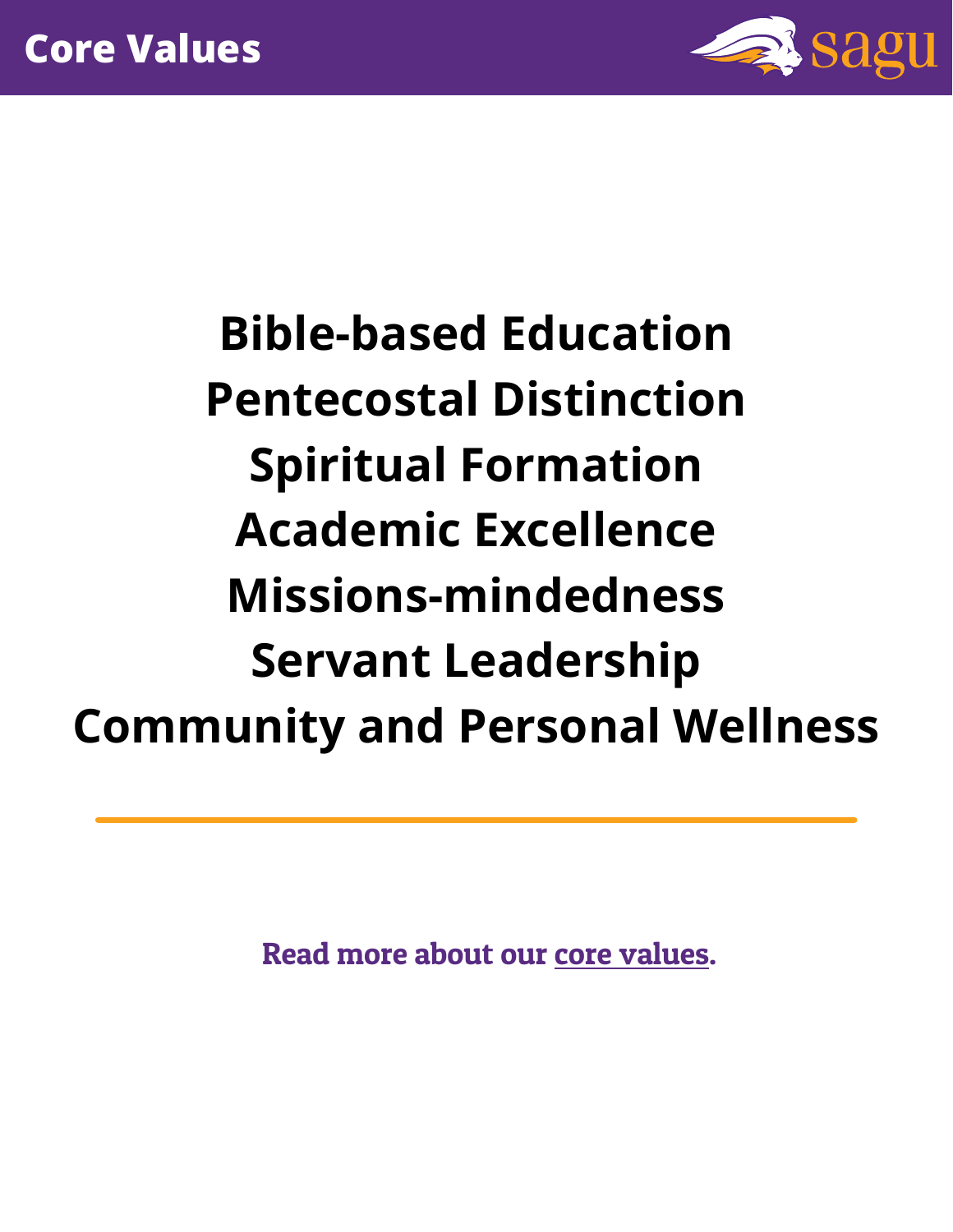

**The graduate catalog is published every school year. It serves as a contract between the university and the student concerning important policies and procedures.**

Please read each of the following carefully and make sure you fully understand each policy.

- [Academic](https://www.sagu.edu/documents/Academics/Catalogs/Graduate%20Catalogs/2021-2022%20Graduate%20Catalog/GraduateCatalog_2122.pdf) Policie[s](https://www.sagu.edu/documents/Academics/Catalogs/Graduate%20Catalogs/2021-2022%20Graduate%20Catalog/GraduateCatalog_2122.pdf) (p. 38-44)
- [Graduation](https://www.sagu.edu/documents/Academics/Catalogs/Graduate%20Catalogs/2021-2022%20Graduate%20Catalog/GraduateCatalog_2122.pdf) (p. 44-45)
- Graduate [Programs](https://www.sagu.edu/documents/Academics/Catalogs/Graduate%20Catalogs/2021-2022%20Graduate%20Catalog/GraduateCatalog_2122.pdf) (p. 46-91)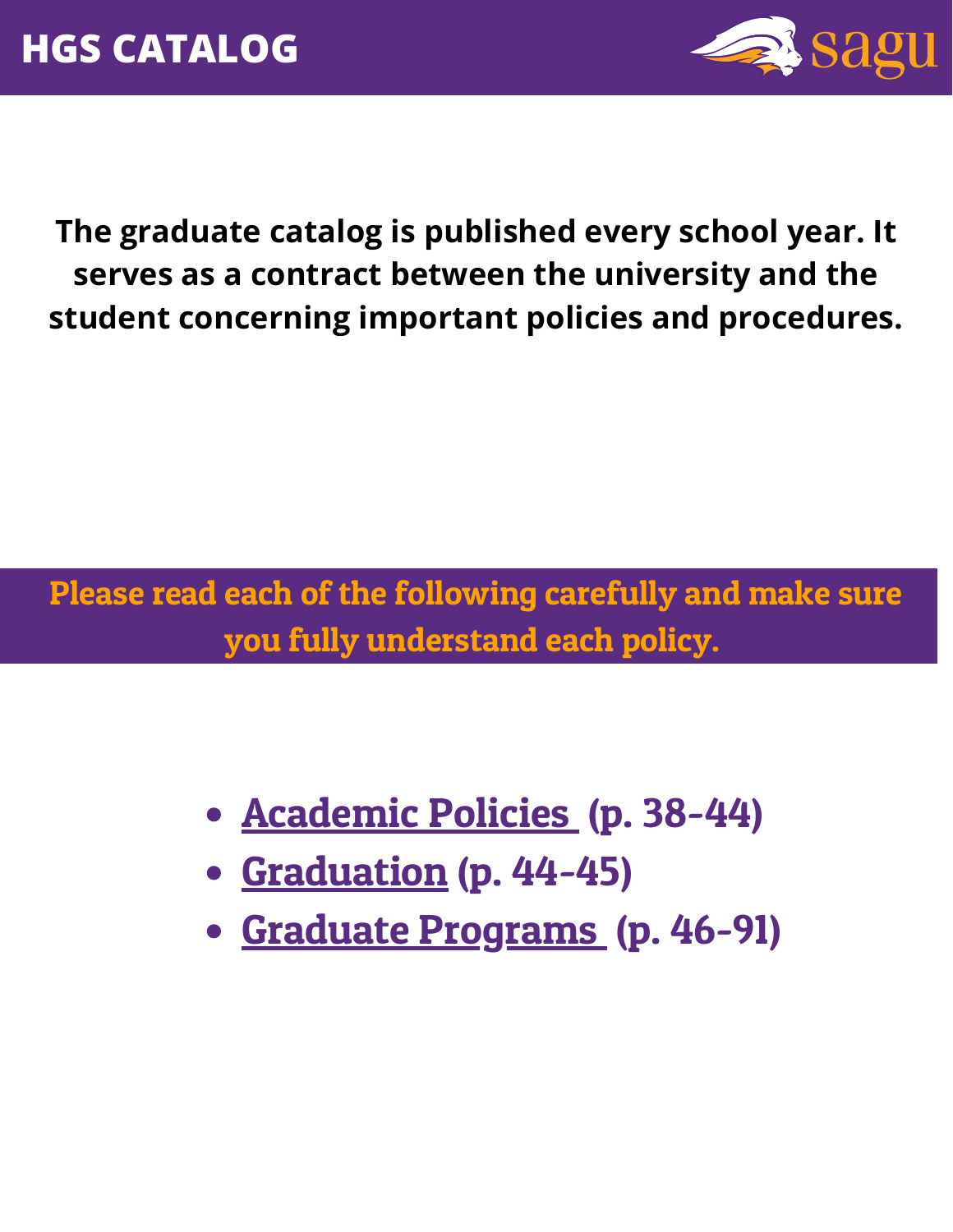

All SAGU students receive a lionmail (student email account). Due to federal privacy regulations **(see [FERPA\)](https://www.sagu.edu/services/student-privacy-ferpa)**, **this is the only way that SAGU personnel can communicate with students via email.** It is important to check your lionmail account regularly for university updates, and personalized messages from both staff and faculty.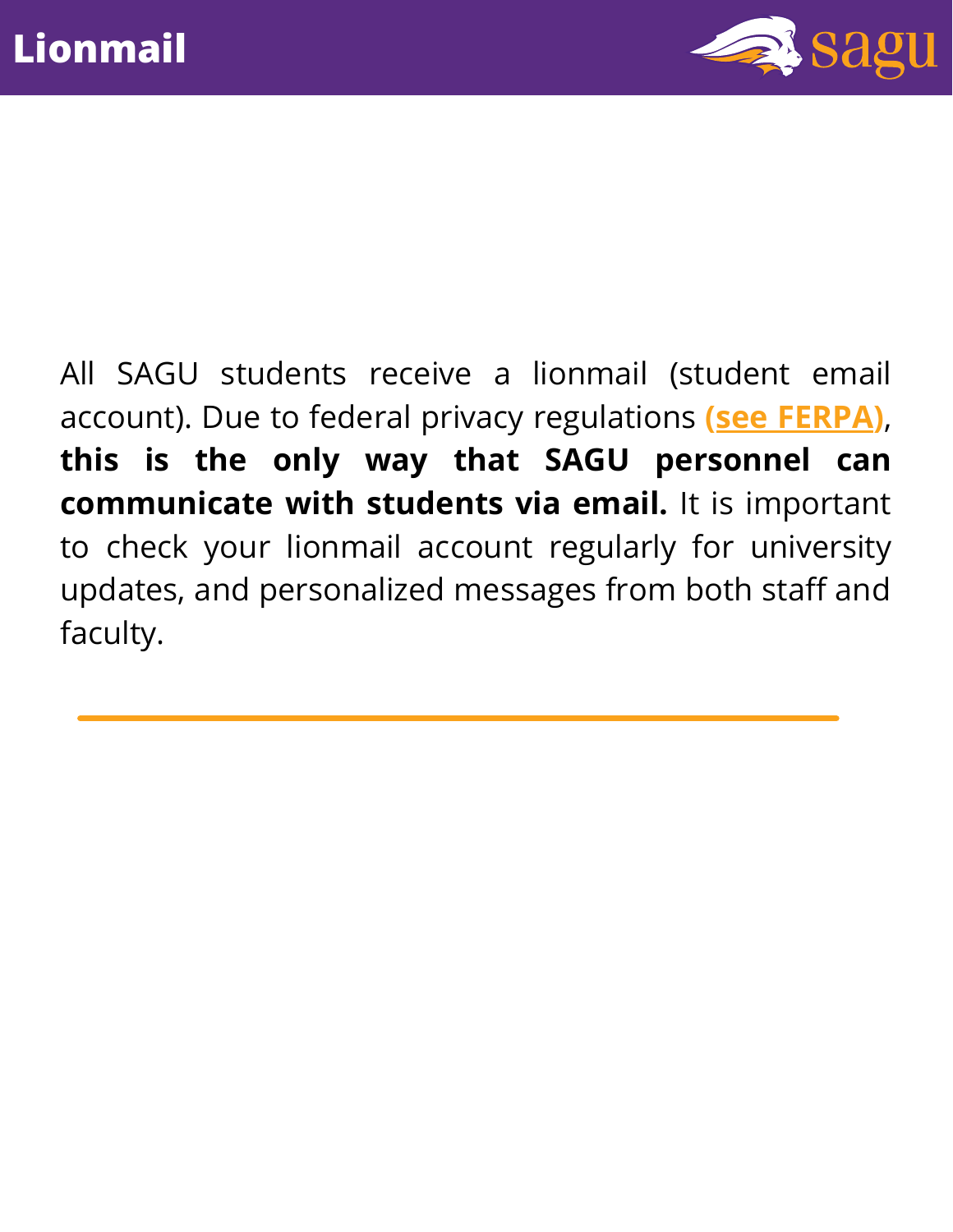

Students will need to use the mySAGU Student Portal for a variety of important tasks including the following:

- **Select courses each semester & view current course schedule.**
- **Accept any available Financial Aid & make payments towards your school bill.**
- **Review your progress of courses completed and those still remaining (Degree Audit tab).**
- **Access your final grades for completed courses & view or print your unofficial transcript.**
- **Update contact information.**

**Student passwords are [synchronized](https://www.sagu.edu/website-utilities/mysagu-students) for the mySAGU Student Portal, LionMail, and [Blackboard](https://blackboard.sagu.edu/).** You can reset your password for all of these sites at any time through your mySAGU portal. After providing your username (first name, middle initial, last name) you can select the forgot password option if necessary.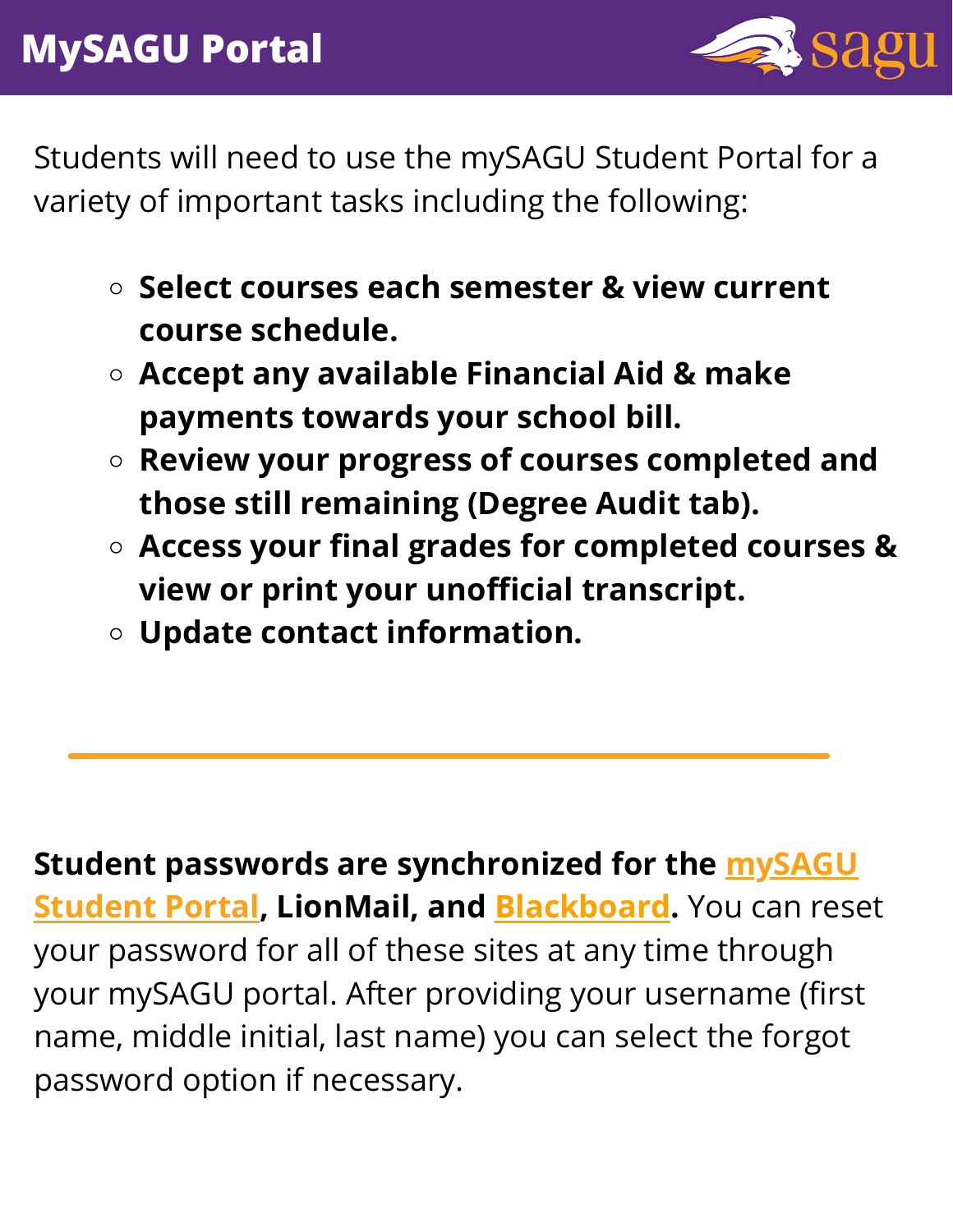

#### **MySAGU & LionMail**

Below are the steps that each SAGU student needs to take in order to log in to their MySAGU Student Portal and SAGU email. **Make sure to use a laptop or desktop to complete these steps.** Please email **[ithelpdesk@sagu.edu](mailto:ithelpdesk@sagu.edu)** with any questions.

#### **1.** A**ctivate your MySAGU Student Portal**

- Access MySAGU from the SAGU homepage at **[www.sagu.edu](http://www.sagu.edu/)**. **Click on the link for at the top right corner.**
- Select **"MySAGU"** from the options.
- Click on **"Activate New Account"**
- Fill in the information it asks for and click on "Submit". This will give you your MySAGU student portal username and password.

#### **2. Log in to the MySAGU Student Portal**

- Access MySAGU from the SAGU homepage at **[www.sagu.edu.](http://www.sagu.edu/) Click on the link for "MySAGU" at the top right corner.**
- Select "MySAGU" from the options.
- **Use the username and password you created above to log in.**

#### **3. Log in to SAGU Email (LionMail)**

- **To log in, use the same username and password as MySAGU. Your email address will be your username@lionmail.sagu.edu. Your password is the same as your MySAGU account.**
- Access **MySAGU** from the SAGU homepage at **[www.sagu.edu](http://www.sagu.edu/)**.
- **Click on the link for "MySAGU" at the top right corner.**
- Select **"LionMail"** from the options.
- It is important to note that your SAGU LionMail account is powered by Google. So, you will have access to Gmail, Google Drive, Sheets, and other google apps with your login.
- Make sure you can login to your SAGU email (LionMail). It's important to regularly check your SAGU email for announcements, updates, and communication from SAGU faculty and staff.
- If you already have a personal Gmail account, you will need to log out of your personal account and log in using your LionMail credentials. You can also click on your profile icon in the upper right corner and click, "Add Another Account," to add your student LionMail.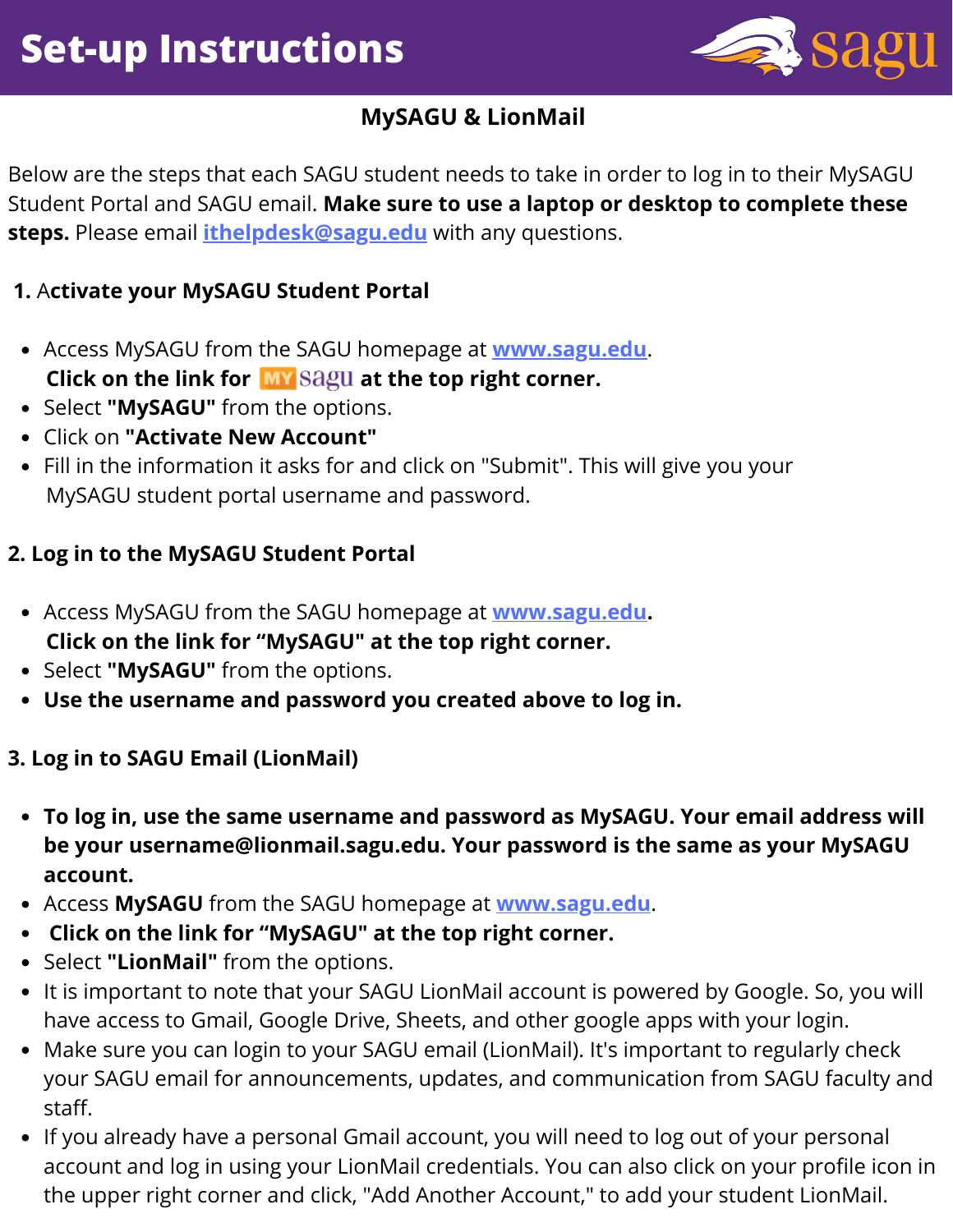

At SAGU, your privacy is our priority. In order to protect your student rights, we have enabled you to establish a privacy password in your **[mySAGU](https://www.sagu.edu/website-utilities/mysagu-students) portal** under the **My Privacy tab**. From there, you will be given the option to assign another individual to have access to your account. We advise that you grant at least one person this permission so that any SAGU personnel may speak to them on your behalf in the event of an emergency.

When you or the person you have allowed access to your account calls the university we will ask for that password before any of your student information can be disclosed (see FERPA information). Furthermore, when communicating via email, students are required to message all SAGU staff and faculty using **only their university given lionmail email** address.

SAGU personnel are not permitted to send any personal student information to any other email address in efforts to protect your sensitive information by using your secure student email only. That being the case, be sure that you keep your login password private.

#### **These privacy policies are respectfully observed with your best interest in mind.**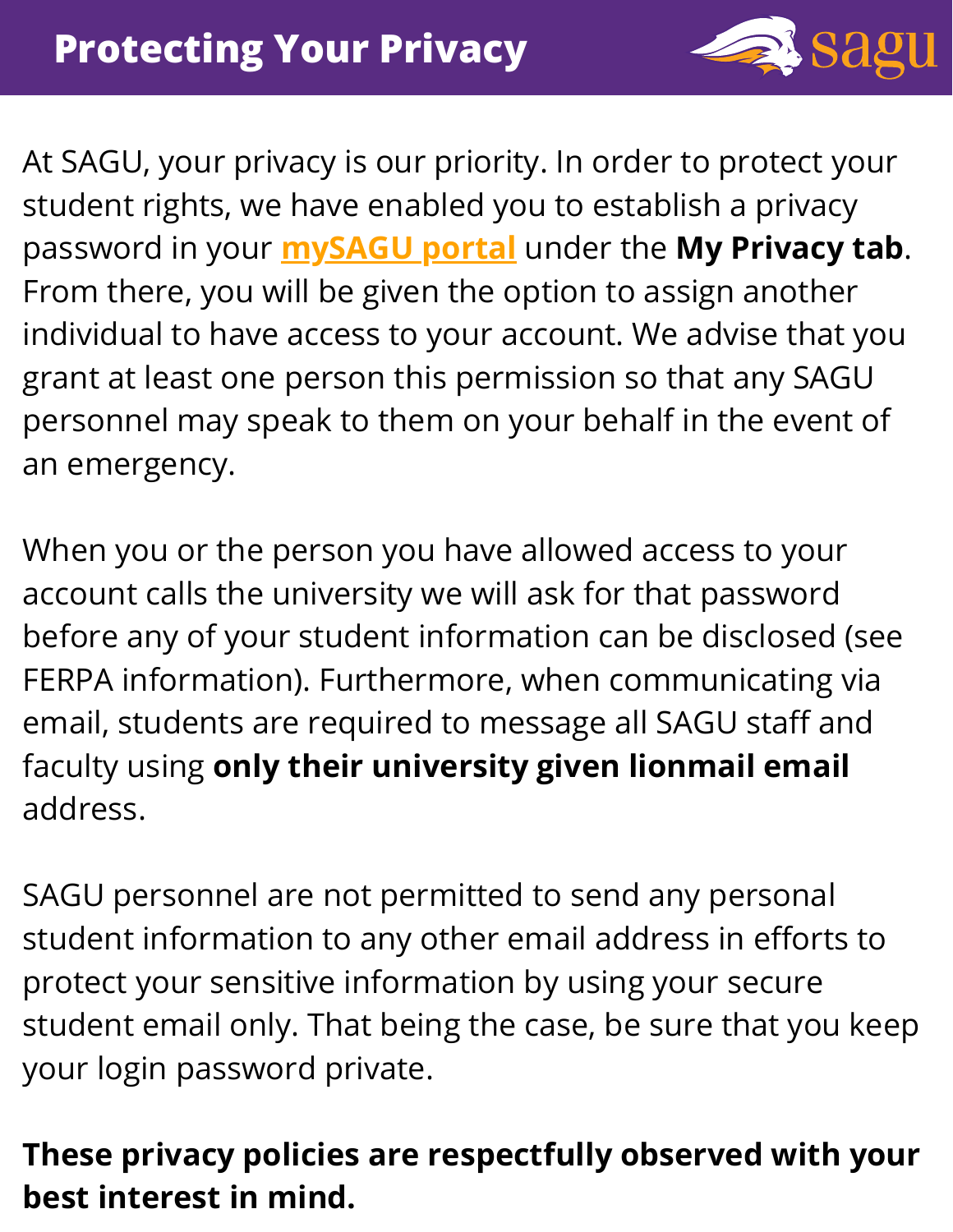

All master's level courses at HGS are delivered through an online platform called **[Blackboard](https://blackboard.sagu.edu/)**.

You can log in to **Blackboard** through the Student Portal on the **SAGU [website](http://www.sagu.edu/)** or through your



### **You can access Blackboard by using the same username and password that you use for mySAGU and LionMail.**

**More detailed information on how to use Blackboard will be provided once you begin your first course. For help with blackboard you can contact the**

**help [desk](https://www.cognitoforms.com/SAGU1/ehelpdeskticket).**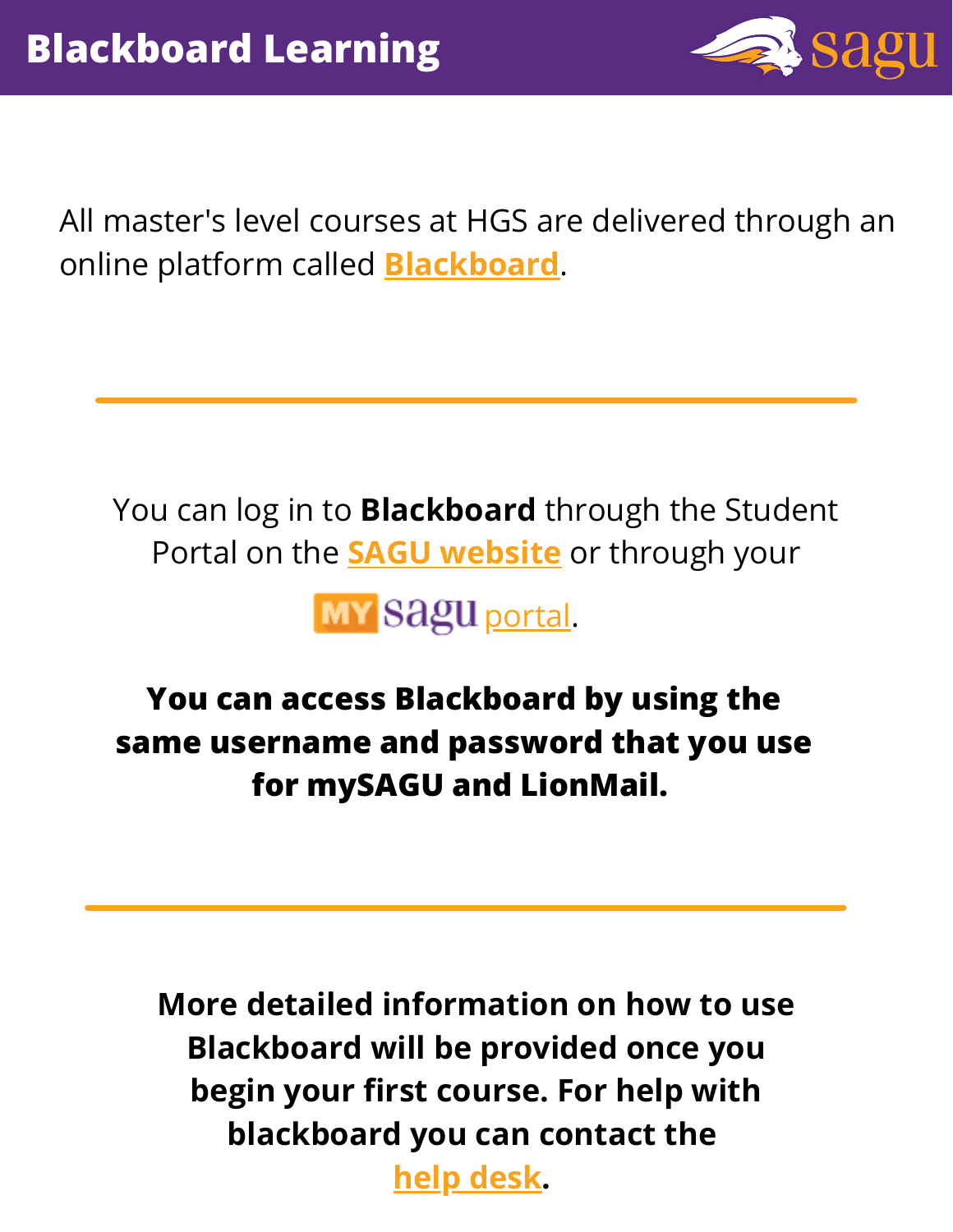### **Registration**



#### **After your first semester, registration is facilitated online through your [MySAGU](https://my.sagu.edu/login.asp) Student Portal.**

### **Registration primarily consists of two steps, 1) course selection and 2) financial registration.**

#### **Step 1 :** *Course Selection*

- You will be notified through your lionmail when course 1. selection becomes available each semester.
- Log into your mySAGU portal to view current course 2. offerings and make your selection online.

### **It is recommended that students enroll in no more than 6-9 credit hours.**

#### *Students who desire to take more than 9 hours must have the approval of the Graduate School.* The [Graduate Catalog](https://www.sagu.edu/documents/Academics/Catalogs/Graduate%20Catalogs/2021-2022%20Graduate%20Catalog/GraduateCatalog_2122.pdf) will specify what is considered half-time and full-time for each program.

3. Your request will be reviewed by the Registrar's Office to ensure that the courses you requested meet your program requirements bringing you that much closer to graduation.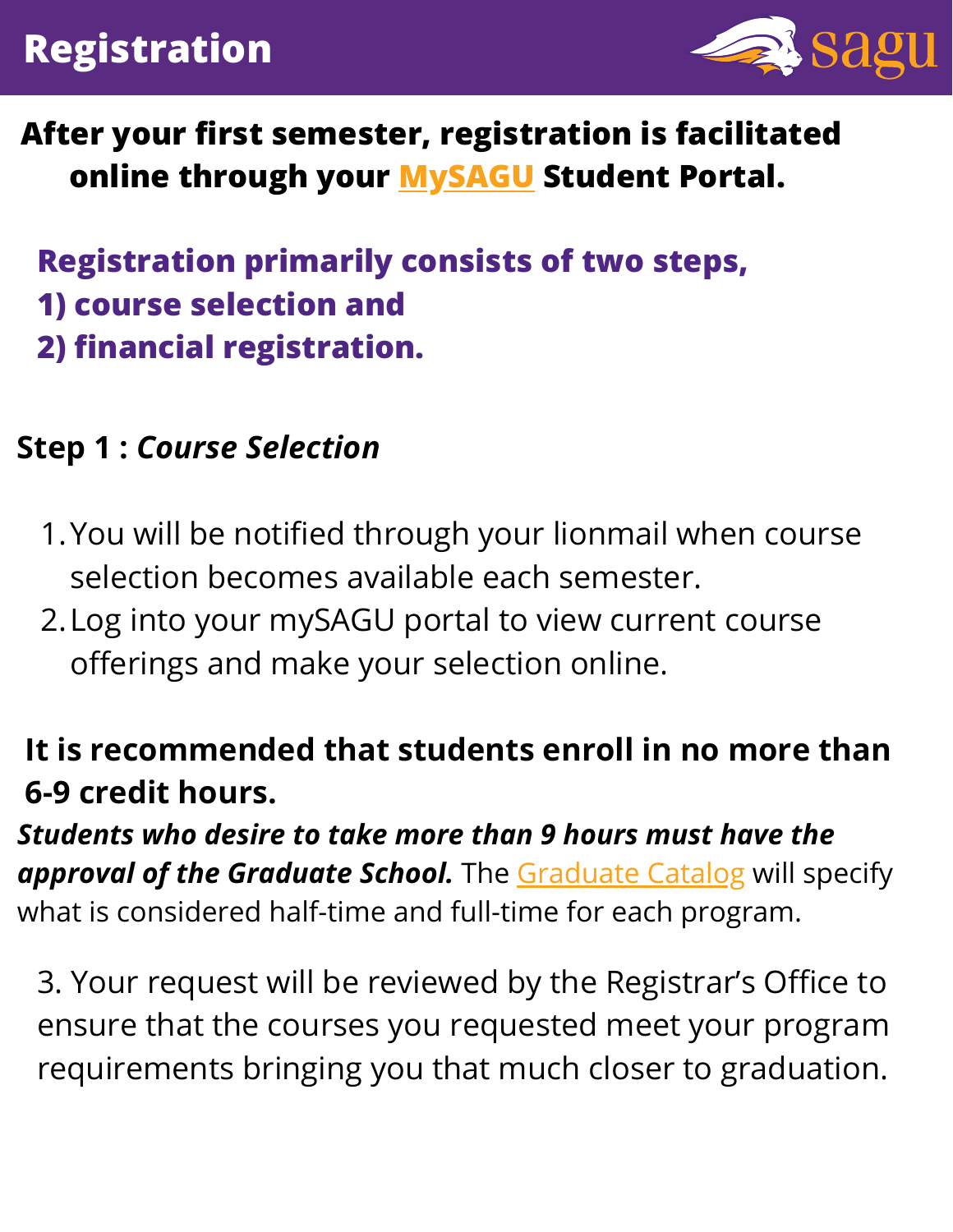

4. After your selection has been approved log back into your [mySAGU](https://my.sagu.edu/login.asp) portal and approve your bill.

5. Proceed to order your textbooks before the semester begins at the SAGU [bookstore](http://www.sagustore.com/home).

### **We highly recommend that you stay in contact with your program coordinator at the beginning of each semester to aid you in the course selection process.**

They will have access to the projected course rotations and help you develop and maintain a personalized degree plan that matches your desired pace in relation to anticipated required course offerings. This is especially important for Behavioral Science students.

*(The M.O.L. and D.Min. courses are prescriptive and will be selected on behalf of the student before each semester).*

**Please refer to your specific program on the NSO page for coordinator information.**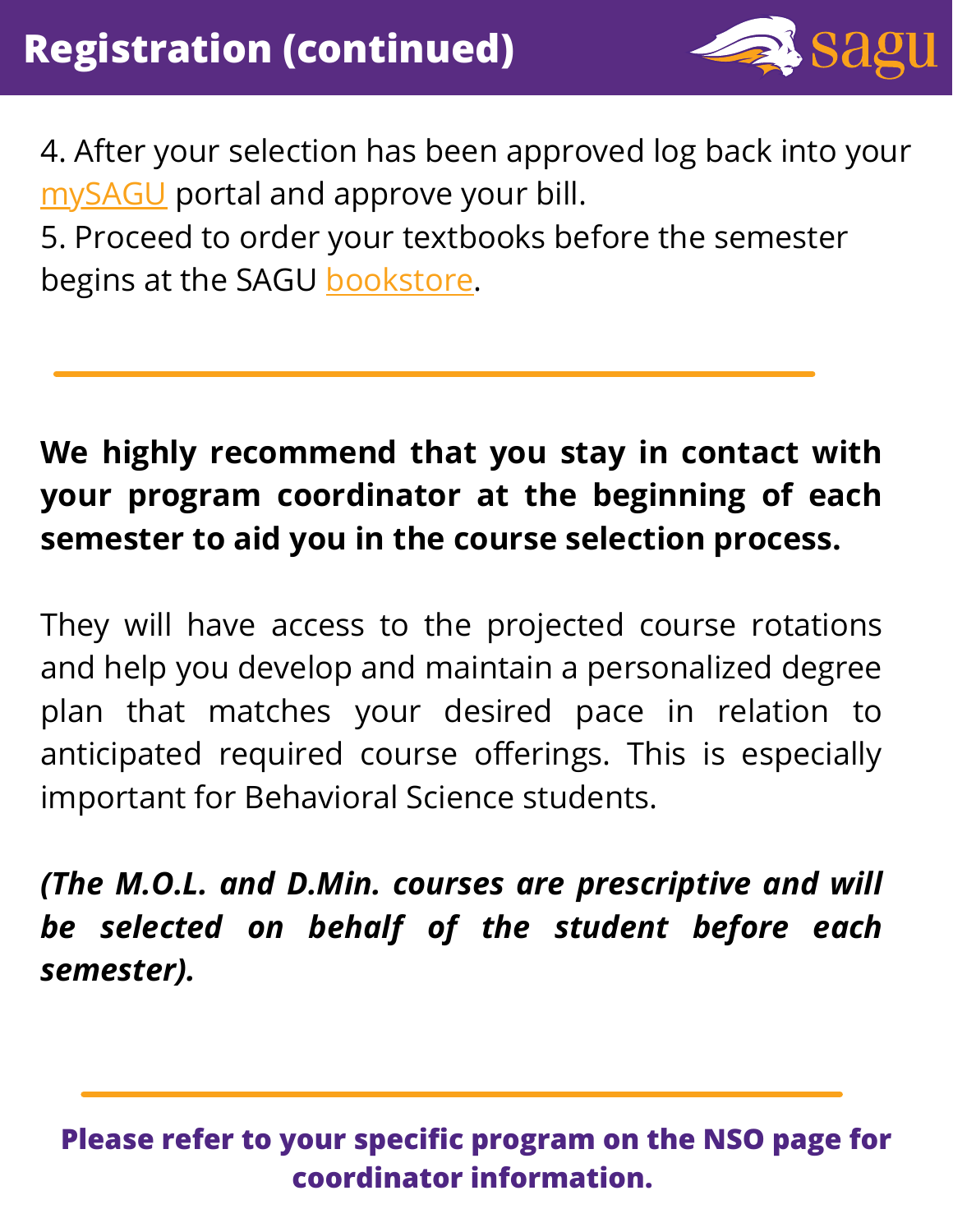

### **Step 2 :** *Financial Registration*

- 1. Review your course selection, to ensure all your desired courses are listed, as well as the tuition charges and fees associated.
- 2.Review and accept your financial aid, if applicable. *If your expected Financial Aid is not in your mySAGU portal during registration, contact the [Financial](https://www.sagu.edu/directory/staff/financial-aid-staff/) Aid Office directly.*
- If your financial aid does not cover the required payment 3. you will have the option to pay the remainder of the bill immediately or choose the deferred payment plan.
- Read through the terms and conditions and click on **"I** 4. **Agree."** Once you click on **"I Agree"** , your registration is complete.
- 5. You will receive a copy of your bill through your lionmail.

### **If the financial registration is not completed by the beginning of the semester courses will be removed and the student will be un-enrolled.**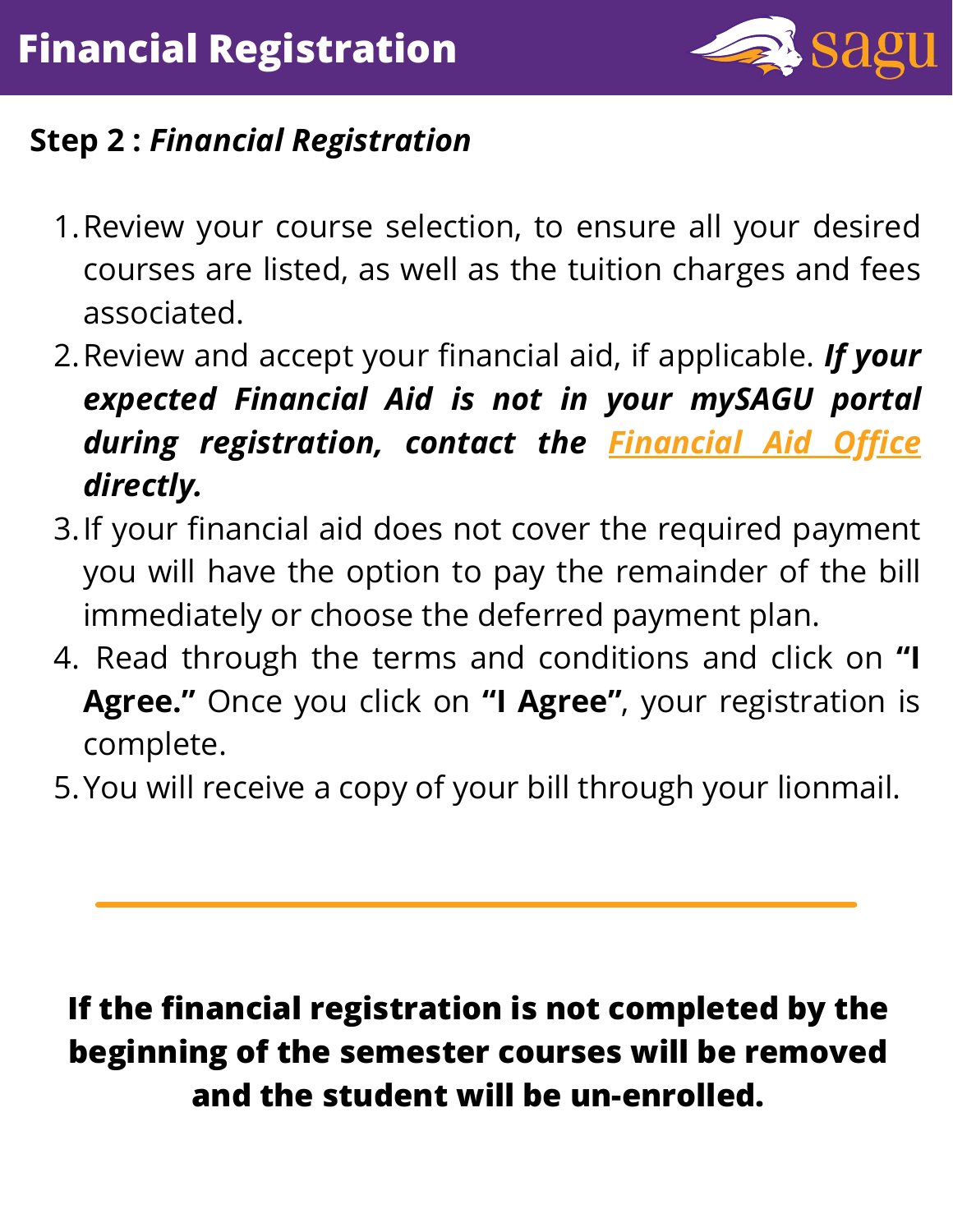

- Annually apply for Financial Aid (FA) noting that your total FA is divided between fall and spring semesters. Excess funds can be applied to summer semesters as well.
- Grants & scholarships are considered "free money" while loans must be repaid. *For that reason, only take out the amount of loans that you need, apply for as many scholarships as possible and choose the highest grant you are eligible for, if applicable.*
- In order to qualify for FA you must be enrolled in at least half-time, if not full-time, in some cases. *The Graduate Catalog outlines what is [considered](https://www.sagu.edu/documents/Academics/Catalogs/Graduate%20Catalogs/2021-2022%20Graduate%20Catalog/GraduateCatalog_2122.pdf) half-time and full-time for each program.*
- Apply for FA at *[www.fafsa.gov.](http://www.fafsa.gov/)* Additionally, all students must complete a Master Promissory Note (MPN) & Entrance Counseling at *[www.studentloans.gov](http://www.studentloans.gov/).*
- Additionally, it would be advantageous to research websites such as *[www.fastweb.com](http://www.fastweb.com/), [www.finaid.org](http://www.finaid.org/),* & *[www.collegeboard.com](http://www.collegeboard.com/)* for more financial opportunities.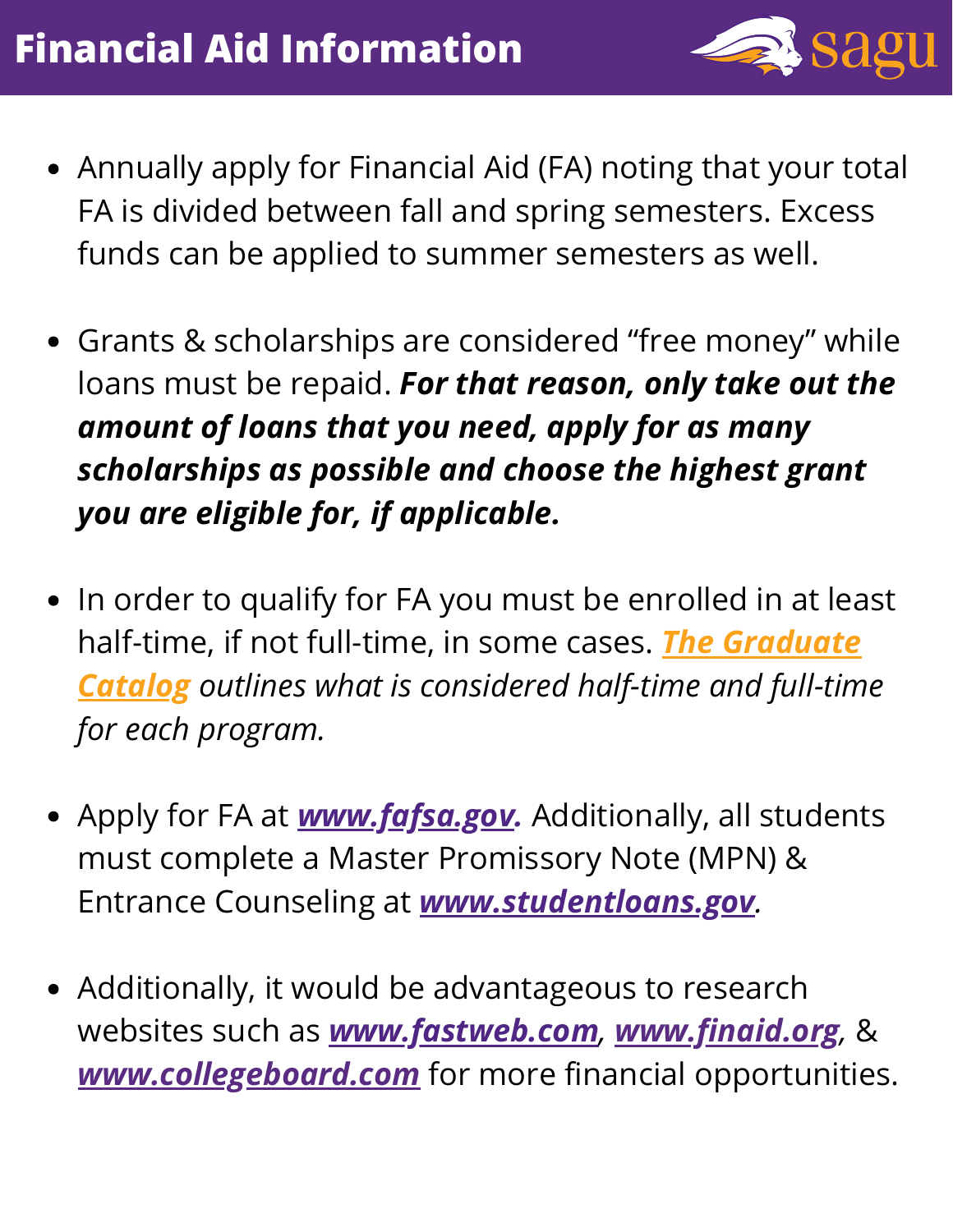

- An outstanding balance from the previous semester must be paid in full prior to starting a new semester.
- After the semester begins, refunds can be awarded for tuition only *(first week is 100%, second week is 75%, third week is 50% and the fourth, and final week is a 25% refund).*
- Such refunds, and/or funds distributed for excess financial aid or over-payment received will be sent to the student within 14 business days, if not sooner.
- Finally, all students are able to charge up to \$500 at the SAGU **[Bookstore](http://www.sagustore.com/home)** on credit, adding these expenses to their semester bill.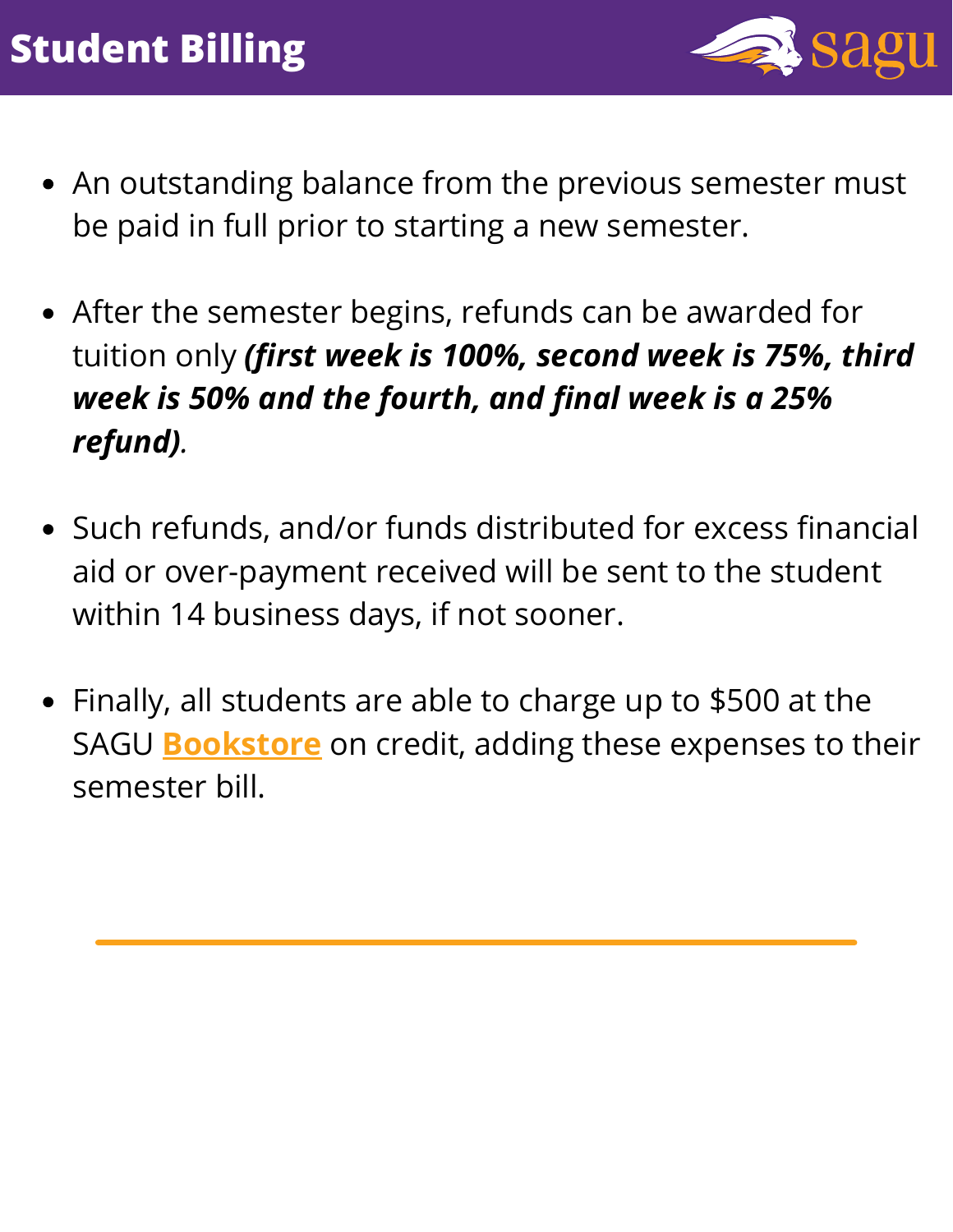

#### **Before the Semester Starts**

- Course select through your mySAGU Portal
- Complete financial registration
- Order textbooks from the SAGU Bookstore

#### **During the Semester**

- Carefully read each syllabus
- Create a personal academic planner to assist with completing course assignments in a timely manner
- Submit Progress Reports 1 & 2 *(failure to do so will result in automatic withdraw).*
- Thoughtfully submit course evaluation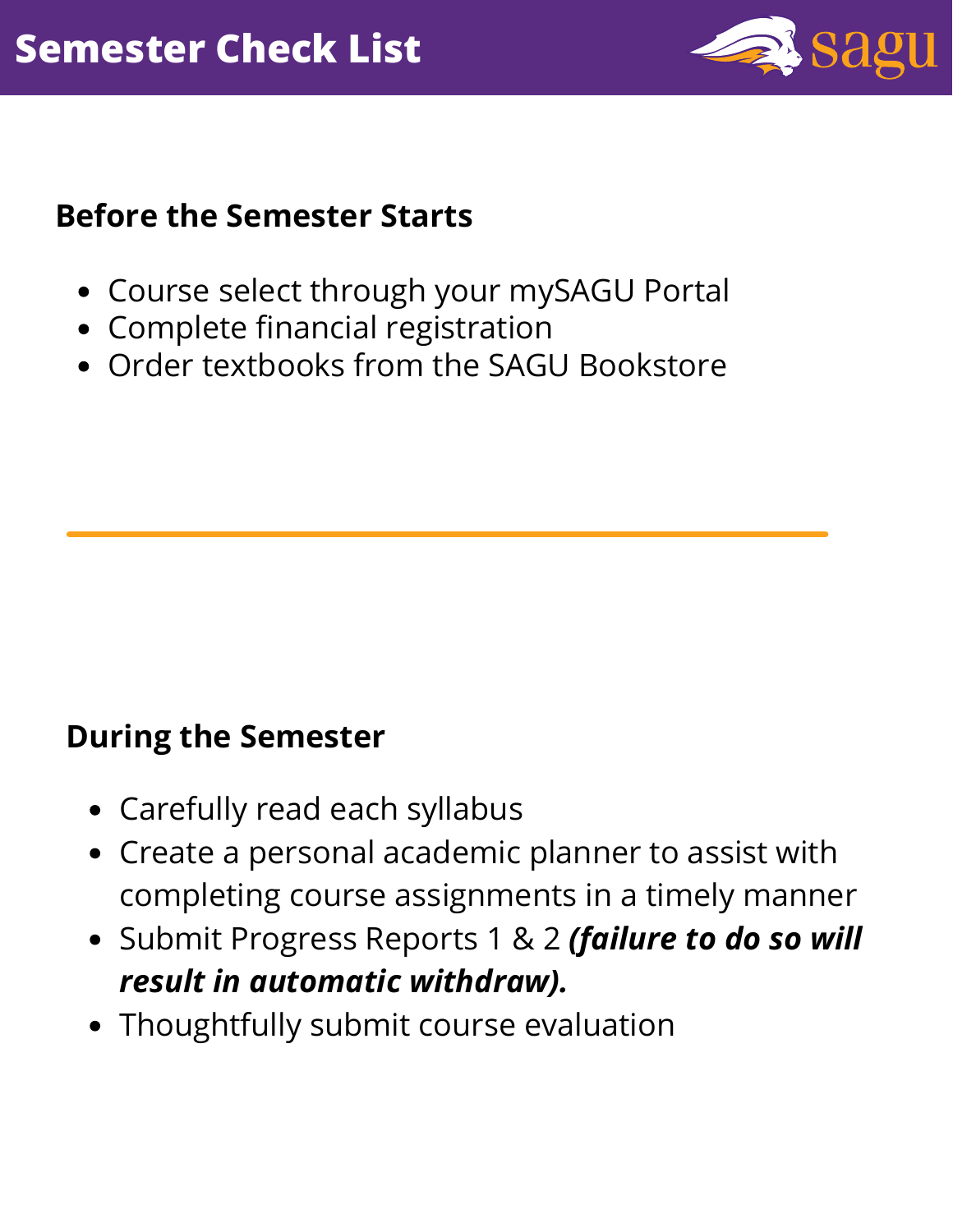

- **[SAGU](http://www.sagu.edu/) Main Page**
- **[Academic](https://www.sagu.edu/website-utilities/calendar) Calendar**
- **[Financial](https://www.sagu.edu/directory/staff/financial-aid-staff/) Ai[d](https://www.sagu.edu/directory/staff/financial-aid-staff/)**
- **Course [Selection/Schedule](https://www.sagu.edu/services/schedule-changes)**
- **[Transcripts](https://www.sagu.edu/services/schedule-changes)**
- **[Library](https://www.sagu.edu/services/nelson-memorial-library)**
- **[Bookstore](http://www.sagustore.com/home)**
- **[Technical](https://www.sagu.edu/audiences/ehelp-desk) Support**
- **Graduation Information**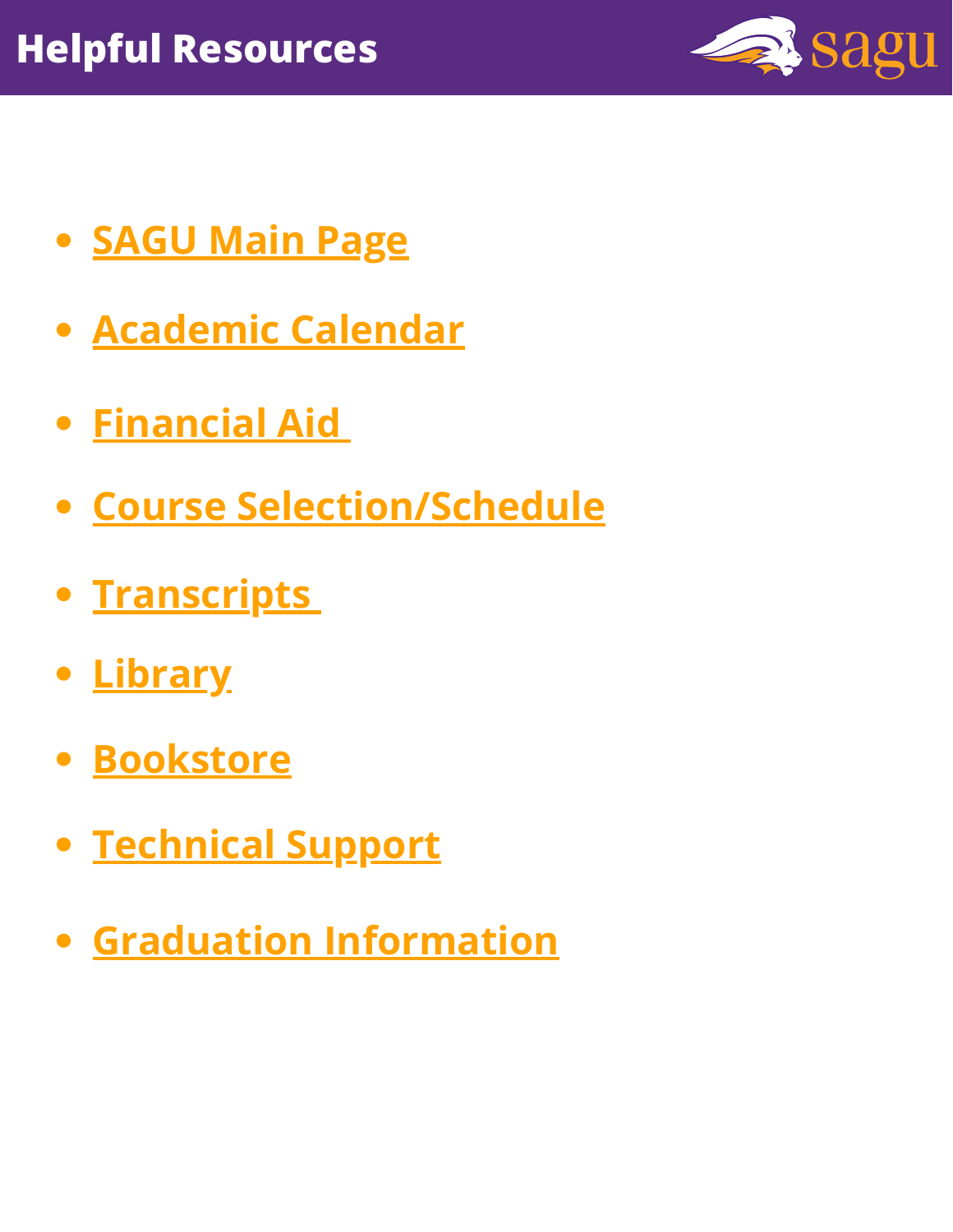

#### **Contact professor directly regarding**

- Course requirements, assignments details, course grades, etc.
- Requesting an incomplete for a course

#### **Contact your program coordinator regarding**

- Course advisement
- Program-specific requirements *(including the Comprehensive Exam required for some programs)*

#### **Contact the HGS [office](https://www.sagu.edu/directory/staff/graduate-studies-staff/) regarding**

- Application & acceptance questions
- Concerns & complaints
- Academic suspension appeal

#### **Contact the [registrar's](https://www.sagu.edu/services/office-of-the-registrar) office regarding**

- Adding, dropping or withdrawing from a course
- Updating contact information
- Official transcripts
- Graduation requirements